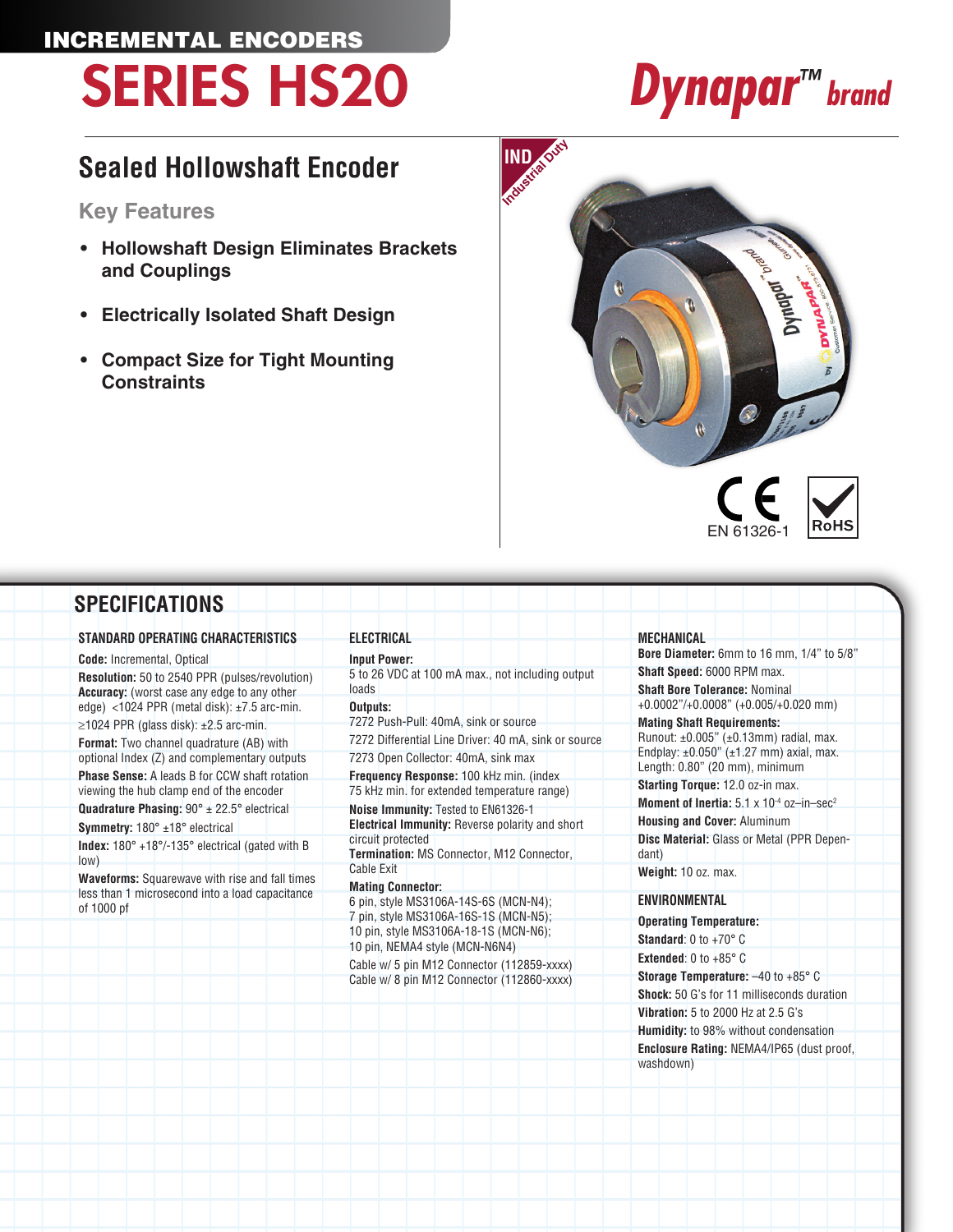

## SERIES HS20

#### **Ordering Information**

To order, complete the model number with code numbers from the table below:

| Code 1: Model<br>Code 2: PPR                                                                                                                                                                                                                                                                                    | Code 3: Bore Size                                                                                                                                                                                                        | Code 4: Fixing                                                                                                                                                                                                                                                                                            | Code 5: Format                                                                                                                                                                                                                                                                                                                                                                                                | Code 6: Output                                                                                                                                                                                                                                                                                                                                                | Code 7: Termination                                                                                                                                                                                                                                                                                                                                                                                                                                                                                                 | Code 8: Options                                                               |
|-----------------------------------------------------------------------------------------------------------------------------------------------------------------------------------------------------------------------------------------------------------------------------------------------------------------|--------------------------------------------------------------------------------------------------------------------------------------------------------------------------------------------------------------------------|-----------------------------------------------------------------------------------------------------------------------------------------------------------------------------------------------------------------------------------------------------------------------------------------------------------|---------------------------------------------------------------------------------------------------------------------------------------------------------------------------------------------------------------------------------------------------------------------------------------------------------------------------------------------------------------------------------------------------------------|---------------------------------------------------------------------------------------------------------------------------------------------------------------------------------------------------------------------------------------------------------------------------------------------------------------------------------------------------------------|---------------------------------------------------------------------------------------------------------------------------------------------------------------------------------------------------------------------------------------------------------------------------------------------------------------------------------------------------------------------------------------------------------------------------------------------------------------------------------------------------------------------|-------------------------------------------------------------------------------|
| <b>HS20</b>                                                                                                                                                                                                                                                                                                     |                                                                                                                                                                                                                          |                                                                                                                                                                                                                                                                                                           |                                                                                                                                                                                                                                                                                                                                                                                                               |                                                                                                                                                                                                                                                                                                                                                               |                                                                                                                                                                                                                                                                                                                                                                                                                                                                                                                     |                                                                               |
|                                                                                                                                                                                                                                                                                                                 |                                                                                                                                                                                                                          |                                                                                                                                                                                                                                                                                                           | Ordering Information                                                                                                                                                                                                                                                                                                                                                                                          |                                                                                                                                                                                                                                                                                                                                                               |                                                                                                                                                                                                                                                                                                                                                                                                                                                                                                                     |                                                                               |
| <b>Metal Disk:</b><br>Size 20<br>HS20<br>0300<br>0050<br>heavy-duty,<br>sealed<br>0360<br>0060<br>hollowshaft<br>0400<br>0100<br>encoder<br>0720<br>0180<br>0800<br>0200<br>1000<br>0250<br>1024<br>0256<br>Glass Disk:<br>2000<br>1200<br>2048<br>1250<br>2400<br>1270<br>2500<br>1600<br>1800<br>2540<br>1968 | $0.6$ mm<br>$1 \t1/4$ "<br>2 5/16"<br>$8 \text{ mm}$<br>3<br>3/8"<br>4<br>$10 \text{ mm}$<br>5<br>$12 \text{ mm}$<br>6<br>$7 \frac{1}{2}$<br>5/8"<br>8<br>$15 \text{ mm}$<br>g<br>$16 \text{ mm}$<br>A<br><b>B</b> 14 mm | <b>0</b> None - customer<br>supplied<br>1 Clearance hole for<br>3/8" bolt on 5.88"<br>dia, bolt circle<br>(to fit 4-1/2" NEMA<br>C-face)<br>3 Slotted hole for<br>bolt on 1.87" to<br>2.95" radius<br>4 Same as '1'.<br>w/ protective cover<br>kit<br><b>5</b> Same as '3'.<br>w/ Protective cover<br>kit | <b>0</b> single ended,<br>undirectional (A)<br>single ended,<br>bidirectional (AB)<br>2 single ended,<br>bidirectional with<br>index (ABZ)<br>Available when Code 6<br>is 3, 4, A or B:<br>differential.<br>bidirectional (AA<br>$\overline{BB}$<br>Available when Code 6<br>is $3, 4$ , $A$ or $B$ and<br>code 7 is 2, or<br>7 thru G or J<br>differential, bidirec-<br>4<br>tional with index<br>(AA BB ZZ) | $0.5 - 26V$ in, 5-26V<br>open collector out<br>1 5-26V in, 5-26V<br>open collector out<br>$W/2.2k\Omega$ pullups<br>2 5-26V in, 5-26V<br>push-pull out<br>Available when Code 5<br>is 3 or 4:<br>3 5-26V in, 5V line<br>driver out<br>4 5-26V in, 5-26V<br>line driver out<br>A same as '3' with<br>extended temp.<br>B<br>same as '4' with<br>extended temp. | 6 pin connector<br>0<br>7 pin connector<br>1<br>2<br>10 pin connector<br>5<br>6 pin connector.<br>plus mating con-<br>nector<br>7 pin connector,<br>6<br>plus mating con-<br>nector<br>10 pin connector,<br>$\mathbf{7}$<br>plus mating con-<br>nector<br>18" cable<br>A<br>36" cable<br>B<br>72" cable<br>10' cable<br>D<br>F<br>13" cable with 10<br>pin connector plus<br>mating connector<br>13" cable<br>G<br>8 Pin M12 Connec-<br>tor<br>Available when Code 5<br>is 0 thru 2<br>5 Pin M12<br>Н.<br>Connector | Available when<br>Code 7 is 0 thru 7:<br><b>PS LED</b><br>Output<br>Indicator |

#### **Cable Assemblies with MS Connector\***

**112123-XXXX** 6 Pin MS, Cable Assy. For Use with Differential Line Driver w/o Index Outputs **108594-XXXX** 6 Pin MS, Cable Assy. For Use with Single Ended Outputs **108595-XXXX** 7 Pin MS, Cable Assy. For Use with Single Ended Outputs **108596-XXXX** 7 Pin MS, Cable Assy. For Use with Differential Line Driver w/o Index Outputs **1400635XXXX** 10 Pin MS, Cable Assy. For Use with Differential Line Driver with Index Outputs

 **109209-XXXX** NEMA4 10 pin MS, Cable Assy. For Use with Differential Line Driver with Index Outputs

#### **Cable Assemblies with M12 Connector\***

**112859-XXXX** 5 Pin M12, Cable Assy. For Use with Single Ended Outputs

**112860-XXXX** 8 Pin M12, Cable Assy. For Use with Single Ended Outputs

**112860-XXXX** 8 Pin M12, Cable Assy. For Use with Differential Line Driver Outputs

 **\*Note:** Standard cable length is 10 feet but may be ordered in any length in 5 foot increments. For example, for a 20 foot cable, replace XXXX with -0020.

#### **Mating Connectors (no cable)**

**MCN-N4** 6 pin, style MS3106A-14S-6S **MCN-N5** 7 pin, style MS3106A-16S-1S **MCN-N6** 10 pin, style MS3106A-18-1S **MCN-N6N4** 10 pin, NEMA4 style

#### **Accessory Kits**

**112096-0001** Tether Kit (clearance hole for 3/8" bolt on 5.88" diameter bolt-circle)

**112096-0002** Tether Kit (slotted hole for bolt on 1.87" to 2.75" radius)

**112105-0001** Protective Cover Accessory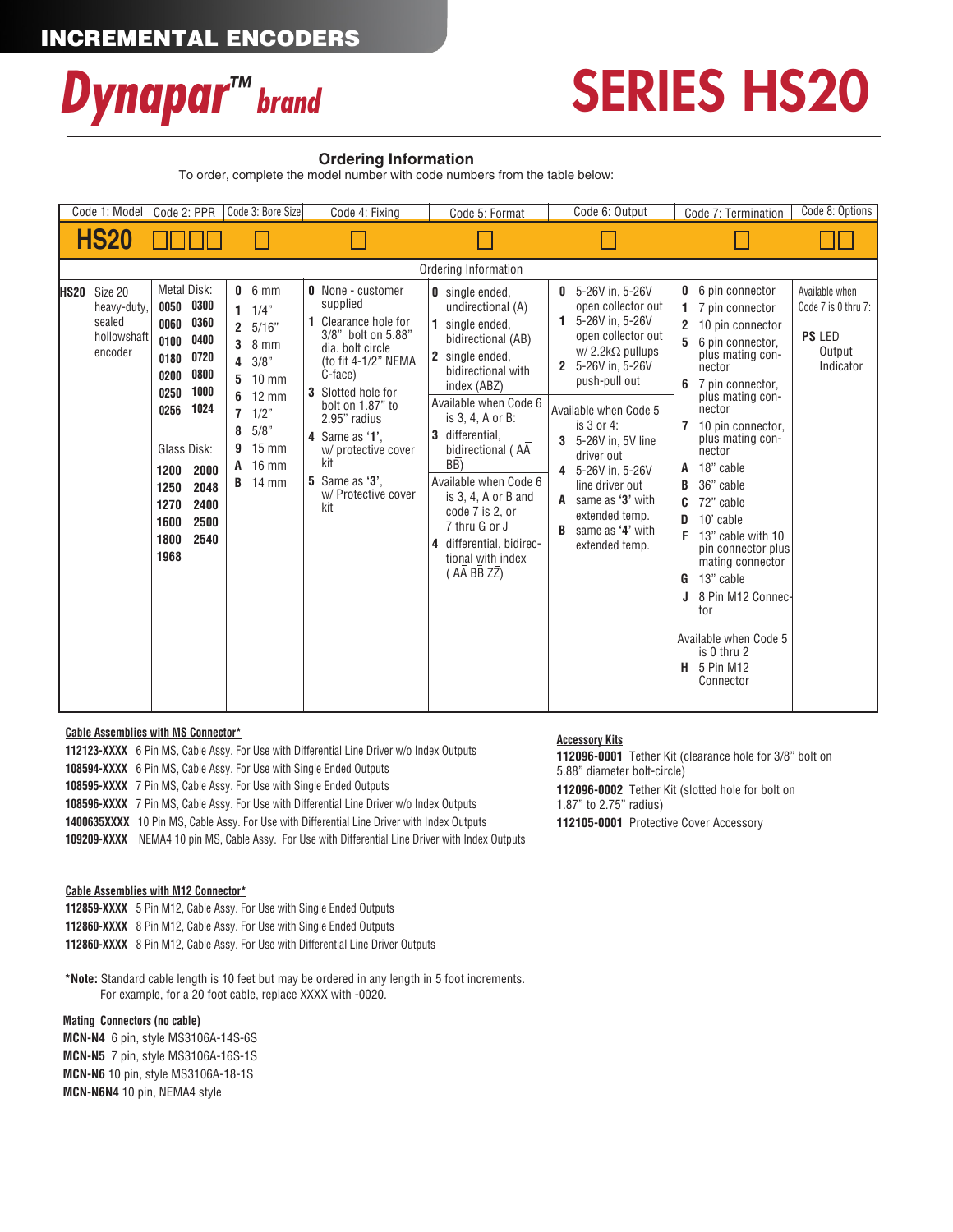# SERIES HS20



#### **ELECTRICAL CONNECTIONS**

#### **6, 7 & 10 Pin MS Connectors and Cables - Code 7 =0 to7, A to G**

Connector & mate/accessory cable assembly pin numbers and wire color information is provided here for reference.

Models with direct cable exit carry the color coding as shown in the right hand column.

| Table 1                                                                              |     |                                                                      |                          |                                                 |     |                                                                 |     |                                                                               |     |                           |
|--------------------------------------------------------------------------------------|-----|----------------------------------------------------------------------|--------------------------|-------------------------------------------------|-----|-----------------------------------------------------------------|-----|-------------------------------------------------------------------------------|-----|---------------------------|
| Cable #108594-XXXX<br><b>Encoder</b><br><b>6 Pin Single Ended</b><br><b>Function</b> |     | Cable # 112123-XXXX<br><b>6 Pin Dif Line Driver</b><br>without Index |                          | Cable #108595-XXXX<br><b>7 Pin Single Ended</b> |     | Cable #108596-XXXX<br><b>7 Pin Dif Line Driver</b><br>w/o Index |     | **Cable #109209-XXXX or 1400635XXXX<br><b>10 Pin Dif Line Driver w/ Index</b> |     |                           |
|                                                                                      | Pin | <b>Wire Color</b><br>Code                                            | Pin                      | <b>Wire Color</b><br>Code                       | Pin | <b>Wire Color</b><br>Code                                       | Pin | <b>Wire Color</b><br>Code                                                     | Pin | <b>Wire Color</b><br>Code |
| Signal A                                                                             | E   | <b>BRN</b>                                                           | Е                        | <b>BRN</b>                                      | A   | <b>BRN</b>                                                      | A   | <b>BRN</b>                                                                    | Α   | <b>BRN</b>                |
| Signal B                                                                             | D   | 0 <sub>RN</sub>                                                      | D                        | ORG                                             | B   | 0 <sub>RG</sub>                                                 | B   | <b>ORG</b>                                                                    | B   | 0 <sub>RG</sub>           |
| Signal Z*                                                                            | C   | <b>YEL</b>                                                           |                          |                                                 | C   | <b>YEL</b>                                                      | _   | _                                                                             | C   | YEL                       |
| Power+V                                                                              | B   | RED                                                                  | B                        | <b>RED</b>                                      | D   | RED                                                             | D   | <b>RED</b>                                                                    | D   | RED                       |
| N/C                                                                                  | F   |                                                                      |                          |                                                 | E   |                                                                 |     |                                                                               | E   |                           |
| Com                                                                                  | Α   | <b>BLK</b>                                                           | Α                        | <b>BLK</b>                                      | F   | <b>BLK</b>                                                      |     | <b>BLK</b>                                                                    |     | <b>BLK</b>                |
| Case                                                                                 | _   |                                                                      | $\overline{\phantom{a}}$ |                                                 | G   | GRN                                                             | G   | GRN                                                                           | G   | GRN                       |
| Signal A                                                                             | _   |                                                                      | C                        | <b>BRN/WHT</b>                                  | –   |                                                                 | C   | <b>BRN/WHT</b>                                                                | Н   | <b>BRN/WHT</b>            |
| Signal B                                                                             |     |                                                                      | F                        | ORG/WHT                                         | —   | —                                                               | E   | ORG/WHT                                                                       |     | ORG/WHT                   |
| Signal Z*                                                                            |     |                                                                      |                          |                                                 | _   |                                                                 |     |                                                                               | u   | YEL/WHT                   |

#### **5 & 8 Pin M12 Accessory Cables when Code7 = H or J**

Connector pin numbers and cable assembly wire color information is provided here for reference.

| Table 2                           |                |                                                 |                |                                          |                                                 |                           |  |  |
|-----------------------------------|----------------|-------------------------------------------------|----------------|------------------------------------------|-------------------------------------------------|---------------------------|--|--|
| <b>Encoder</b><br><b>Function</b> |                | Cable #112859-XXXX<br><b>5 Pin Single Ended</b> |                | Cable #112860-XXXX<br>8 Pin Single Ended | Cable #112860-XXXX<br><b>8 Pin Differential</b> |                           |  |  |
|                                   | Pin            | <b>Wire Color</b><br>Code                       | Pin            | <b>Wire Color</b><br>Code                | Pin                                             | <b>Wire Color</b><br>Code |  |  |
| Signal A                          | 4              | <b>BLK</b>                                      |                | <b>BRN</b>                               |                                                 | <b>BRN</b>                |  |  |
| Signal B                          | $\overline{2}$ | <b>WHT</b>                                      | 4              | ORG                                      | 4                                               | 0 <sub>RG</sub>           |  |  |
| Signal Z*                         | 5              | GRY                                             | 6              | YEL                                      | 6                                               | YEL                       |  |  |
| Power+V                           |                | <b>BRN</b>                                      | $\overline{2}$ | RED                                      | $\overline{2}$                                  | RED                       |  |  |
| Com                               | 3              | <b>BLU</b>                                      | 7              | <b>BLK</b>                               | 7                                               | <b>BLK</b>                |  |  |
| Signal $\overline{A}$             |                |                                                 |                |                                          | 3                                               | <b>BRN/WHT</b>            |  |  |
| Signal B                          |                |                                                 |                |                                          | 5                                               | ORG/WHT                   |  |  |
| Signal $\overline{Z}^*$           |                |                                                 |                |                                          | 8                                               | YEL/WHT                   |  |  |

#### **NOTES:**

1) Cable Configuration (**Table 1**): PVC jacket, 105 °C rated, overall foil shield; 3 twisted pairs 26 AWG (output signals), plus 2 twisted pairs 24 AWG (input power)

2) Cable Configuration (**Table 2**): PVC jacket, 105 °C rated, overall foil shield; 24 AWG conductors, minimum

- 3) Standard cable length is 10 feet but may be ordered in any length in 5 foot increments. For example, for a 20 foot cable, replace -XXXX with -0020
- 4) \*Index not provided on all models. See ordering information.
- 5) \*\*For watertight applications, use NEMA4 10 pin cable & connector 109209-XXXX.
- 6) "MS" Type mating connectors and pre-build cables are rated NEMA 12
- 7) "M12" Cable assemblies are rated IP67